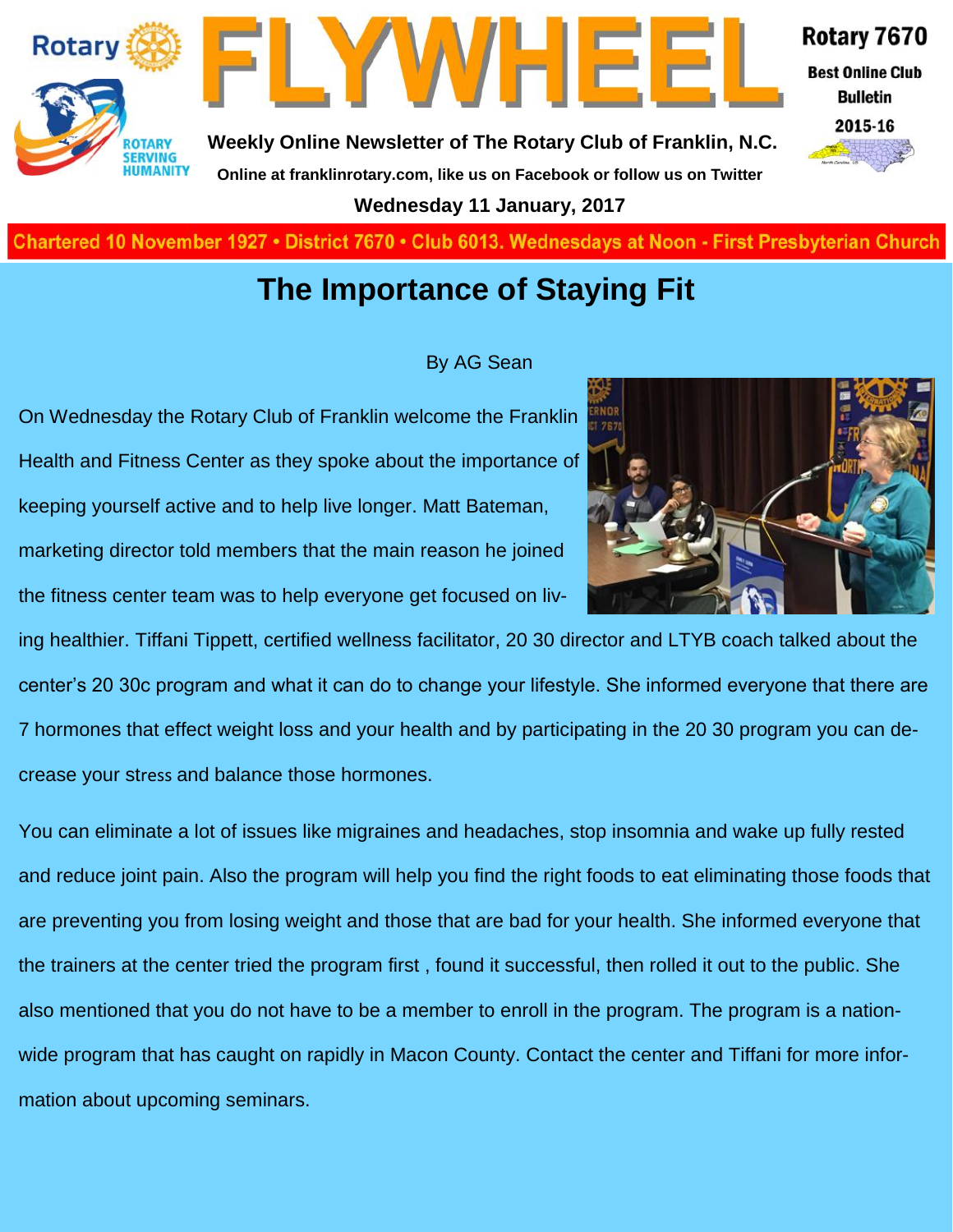



**Best Online Club Bulletin** 

Rotary 7670

2015-16

**Weekly Online Newsletter of The Rotary Club of Franklin, N.C. Online at franklinrotary.com, like us on Facebook or follow us on Twitter**

**Wednesday 11 January, 2017**

**Charted November 29, 1927 • District 7670 • Club 6013 Wednesdays at Noon - First Presbyterian Church**

#### **Keep Filling Blue Jars!**

Reminder to keep fillin up your blue CART

Jars with extra change.. We will have another dumping into the big bucket in the next few weeks..stay tuned!



#### **Board Meeting This Tuesday!**

The January board meeting is this Tuesday **January 17th Lazy Hiker 530p**. Board members please attend. Also Great way to makeup if you need it!

## **Foundation Contributions**

Mike Norris-foundation chair recently stressed the importance of making your foundation contributions. He gave the club an update on where it was so far for the year and that you have an opportunity to make it very easy through Rotary Direct. See Mike and he'll get you started!!

**23rd!** Community Ser-

vice Co-Chair Patrick Betancourt reminded members



Wednesday that the next CareNet Backpack fill will be Monday January 23rd at Carenet 4-6p. Great way to make up a meeting!

#### **Evening Club Meets Tonite!**

If you need a makeup the Rotary Evening Satellite Club meets 6p tonight at Lazy Hiker. Also as you are looking for new members please remind folks that we do have an evening club and it's a great way to serve as a Rotarian if that prospective member cant come to noon meetings. Just another option to serve!

### **Rotary Service 1/18/17**



Greeter: Summer Woodard Prayer/Pledge: Chris Baldwin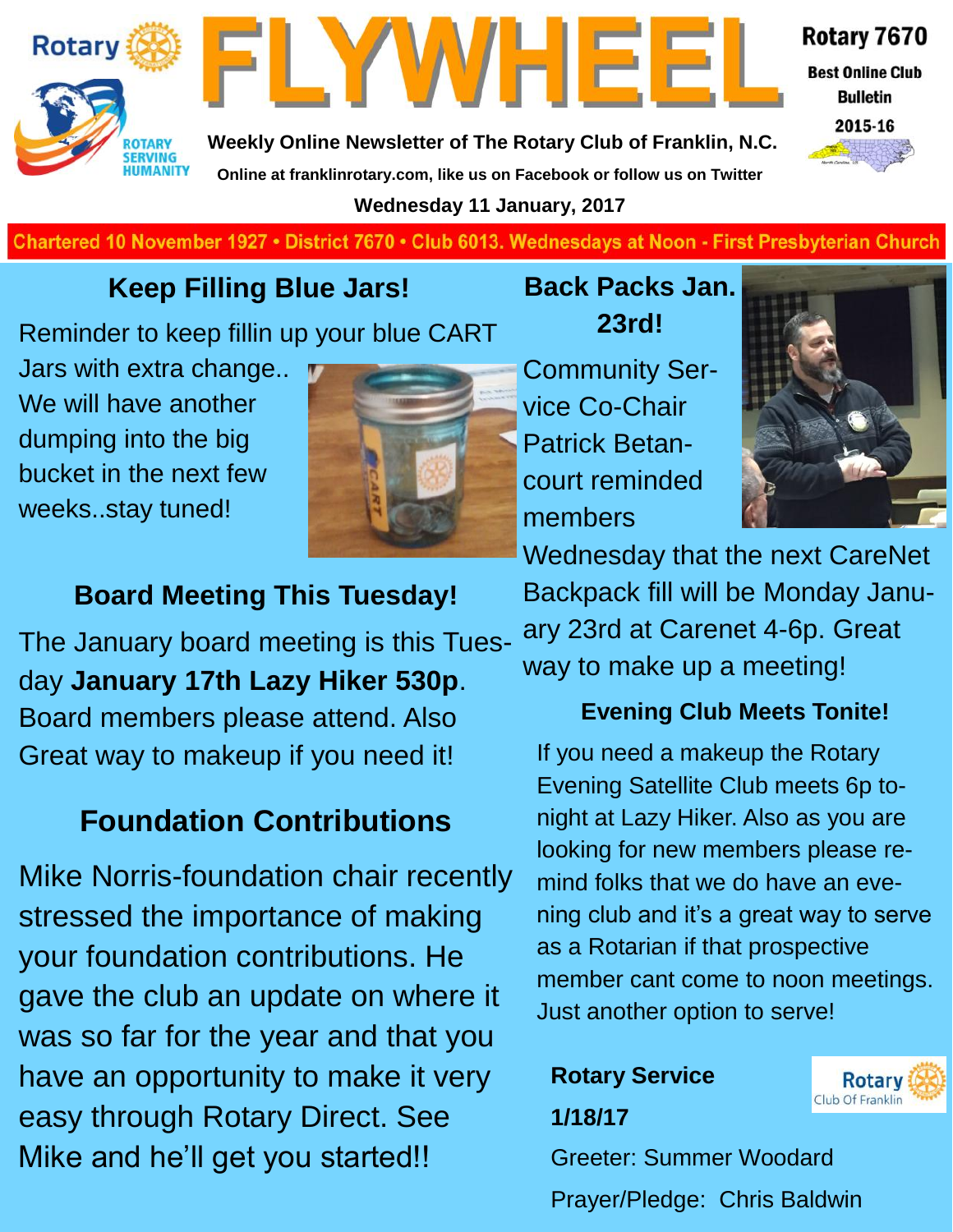

**Charted November 29, 1927 • District 7670 • Club 6013 Wednesdays at Noon - First Presbyterian Church**

#### **Volunteers Now Needed to Work restoring Sevier County After Fire!**

Our own Tom Coley recently took a truck load of items and approximately \$2,000 in donations over to the Sevier County area as the residents continue their cleanup efforts. Many are displaced and living in hotels or other temporary quarters but they do not have any of the basic necessities. **Local residents can go to the Rotary Distribution Center at Boyd's Bear to get for free whatever they need.** The five local Rotary clubs and District 6780 have taken over management of the distribution centers in Sevier County. This is your daily update of the situation. **We are serving between 2500 – 3000 people per day. This need is massive. We need your help. Don't plan to supervise, plan to WORK, WORK, WORK!** We have established a daycare for victims with counselors and dogs. It was opened yesterday and we have a group from UT heading that project for us. The distribution centers are now being managed by the local Rotary clubs. This is a massive operation. They need between 150-200 volunteers per day at the distribution centers! If you can volunteer any time please contact **Past District Governor Jerry Wear at [865-228-1670](tel:(865)%20228-1670)** to

schedule the times that you can help. **ROTARIANS PLEASE REPORT DIRECTLY TO PDG JERRY AT THE BOYD'S BEAR SITE We need monetary donations to pay for medicines that are desperately needed by people who lost their medications in the fire.**

You can still make a tax-deductible contribution can be made here: <https://portal.icheckgateway.com/RotaryCommunityFund/>

#### **Rickman '17 Kickoff Meeting!**

Yes we are beginning to get the wheels turning on our one and only fundraiser in late spring and need everyone's help. Rickman Chair Bill Baker has announced there will be a kickoff meeting



**Tuesday** January 24th at Lazy Hiker 530p.

#### **Panama In Spring!**

Sandy Frazier announced Wednesday that 12 volunteers are going to Panama to continue the great work down there. Along with Sandy, Lee

Berger and Elbie Stiles will be going with 3 members from Sylva and six others. The trip takes place end of March.

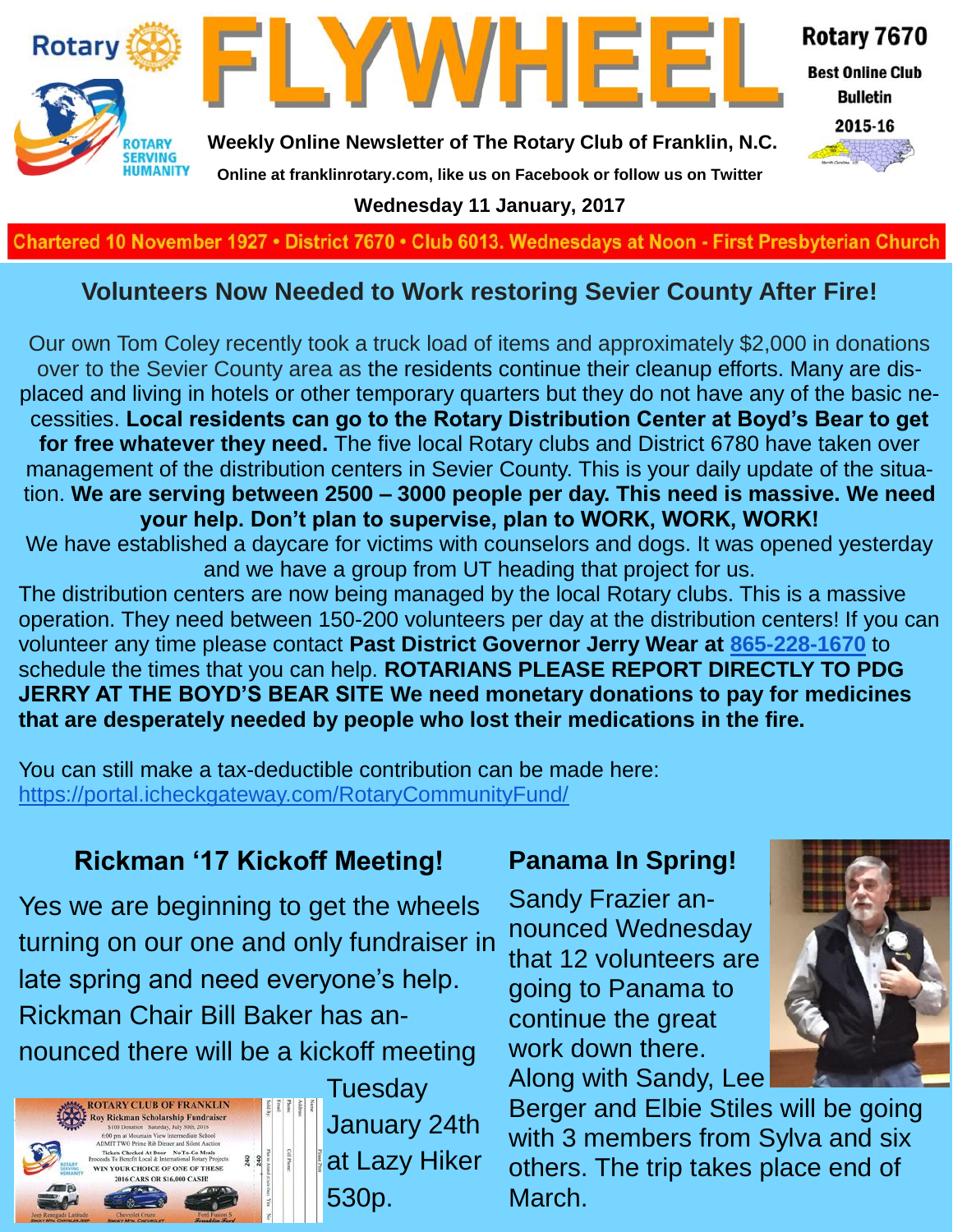



Rotary 7670

**Best Online Club Bulletin** 

2015-16

**Weekly Online Newsletter of The Rotary Club of Franklin, N.C. Online at franklinrotary.com, like us on Facebook or follow us on Twitter**

**Wednesday 11 January, 2017**

**Charted November 29, 1927 • District 7670 • Club 6013 Wednesdays at Noon - First Presbyterian Church**

## **IF YOU HAVEN'T REGISTERED for the 2017 RI Convention in Atlanta. HERE'S THE NEW FEE**

You have till April 1st to register for **ONLY \$415.** Here's the link for registering for the convention[…www.riconvention.org/en/atlanta](http://www.riconvention.org/en/atlanta) **Also you need to hurry because hotel rooms in Atlanta are booking Fast!!!! Here is some additional incentives for registering NOW!…** AND earn a PHF for your club by registering the highest percentage of Rotarians in your club category size for the International Convention in Atlanta June 10-14, 2017 AND a PHF for registering the highest percentage of Rotarians in your club category size for the Young Leaders and District Confer-**The Second Second Second Second** ence in Hickory April 28-30, 2017!!







## **Senior Coffee Cups**



aunty acid I try to avoid things that make me fat... ...Like scales, mirrors and photographs.